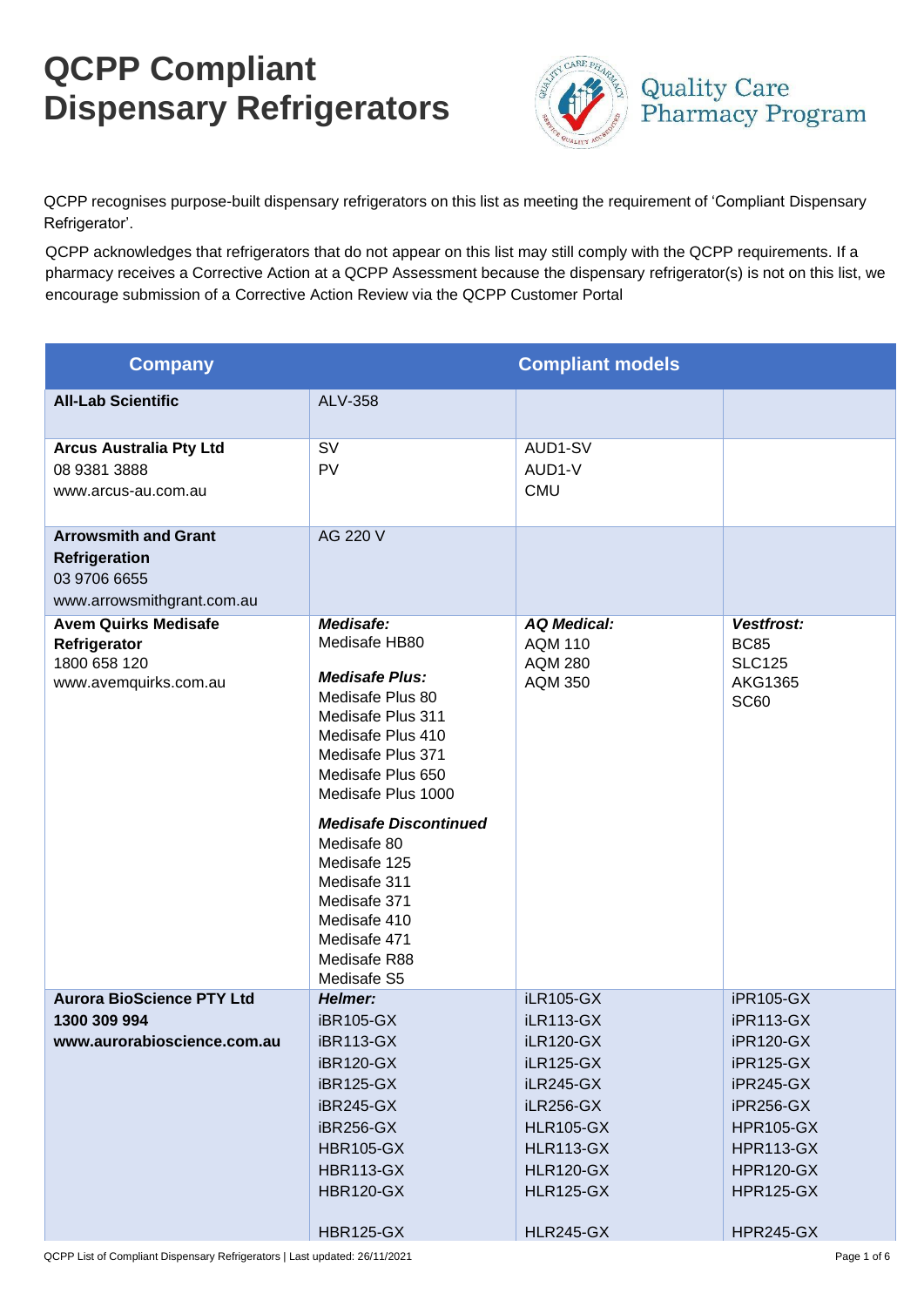|                                                                                            | <b>HBR245-GX</b><br><b>HBR256-GX</b>                                                                                                                                                                                                                                                      | <b>HLR256-GX</b>                                            | <b>HPR256-GX</b> |
|--------------------------------------------------------------------------------------------|-------------------------------------------------------------------------------------------------------------------------------------------------------------------------------------------------------------------------------------------------------------------------------------------|-------------------------------------------------------------|------------------|
| <b>BD Rowa</b><br>1800 833 518<br>www.carefusion.com.au                                    | Rowa Vmax system                                                                                                                                                                                                                                                                          |                                                             |                  |
| <b>Bio-Strategy PTY Limited*</b><br>1800 008 453<br>www.bio-strategy.com                   | PHCbi*:<br><b>MPR-S163-PE</b><br>MPR-S300H-PE<br>MPR-514 (H)<br><b>MPR-514R</b><br>MPR-311D (H)**<br>MPR-161D (H) (Discontinued)<br>*Previously branded Panasonic and<br>Sanyo prior to that. All three brands<br>with above model numbers are<br>approved.<br>**replaced by MPR-S300H-PE | <b>Dometic:</b><br><b>MP 155</b><br><b>MP 285</b><br>MP 405 |                  |
| <b>Bromic MediFridge®</b><br>1300 276 642<br>www.bromicrefrigeration.com.au                | MED0140GD<br>MED0374GD<br>MED0220GD                                                                                                                                                                                                                                                       | <b>VSS 374 T</b><br>MediFridge 145L                         |                  |
| <b>B&amp;R Refrigeration Solutions</b><br>0430 280 865<br>www.brrefrigerationsolutions.com | <b>BRSC 125</b><br><b>BRSC 300</b><br><b>BRSC 400</b>                                                                                                                                                                                                                                     | <b>HYC-L130</b>                                             |                  |
| <b>Crown Scientific</b>                                                                    | <b>Dometic:</b><br>MP 150<br>MP 155<br>MP 285<br>MP 405                                                                                                                                                                                                                                   |                                                             |                  |
| <b>CSK Sales (Pinnacle)</b><br>07 3376 5277<br>www.cskgroup.com.au                         | PPR-S-66-1-GD<br>PPR-S-145-1-GD<br>PPR-S-300-1-GD<br>PPR-S-430-1-GD<br>PPR-M-1081-2-GD                                                                                                                                                                                                    | CSK PPR 145<br>CSK PPR 430                                  |                  |
| <b>Elk Scientific</b><br>0423 520 302<br>www.elkscientific.com.au                          | <b>Logicold Pharmacy:</b><br>ELKLCP30<br>ELKLCP60<br>ELKLCP125<br>ELKLCP300<br>ELKLCP400                                                                                                                                                                                                  |                                                             |                  |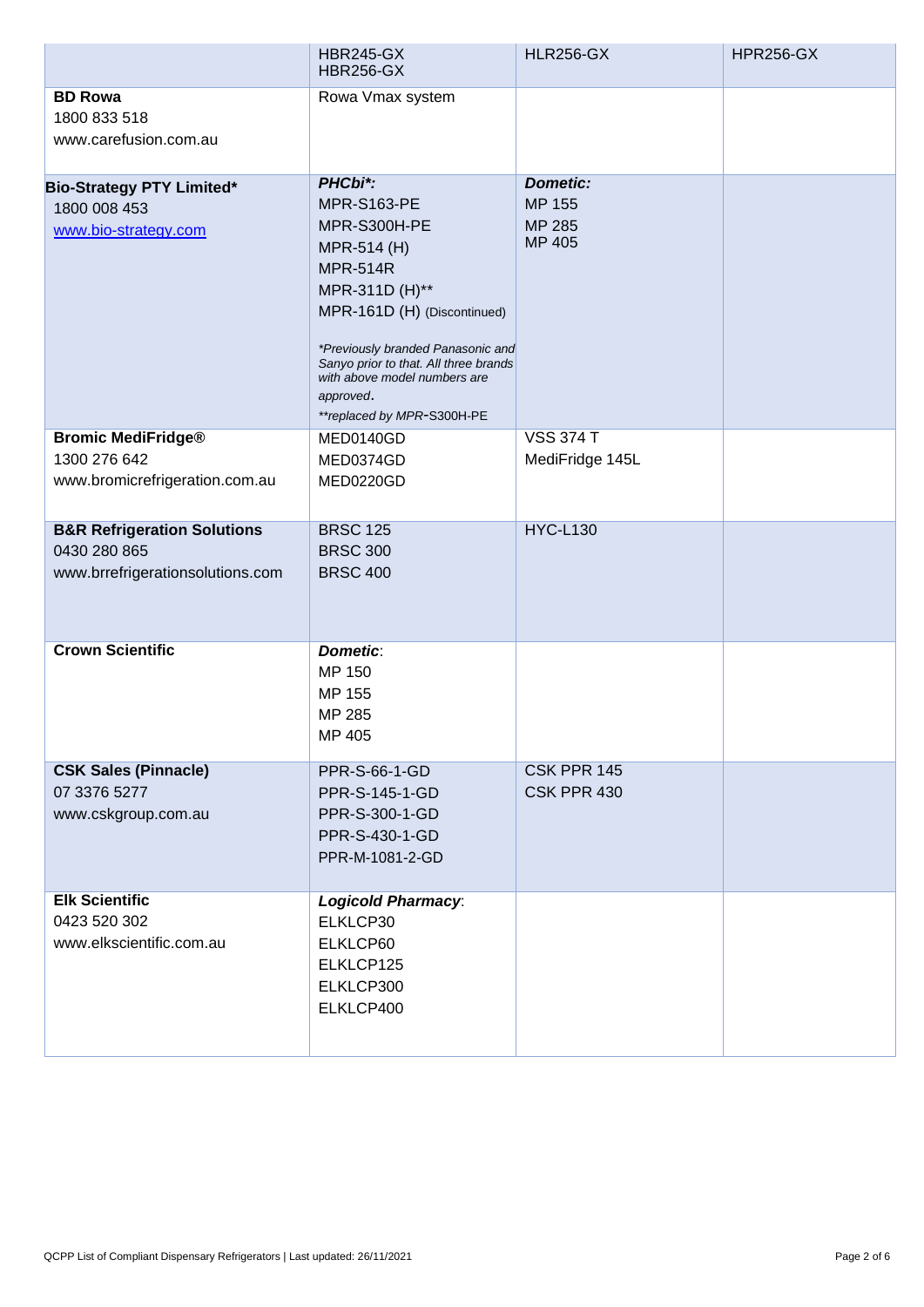| <b>Euro Chill</b><br>1300 459 140<br>www.eurochill.com.au                                                  | Vacc Safe 60/Botox<br><b>BT60</b><br>Vacc Safe 135/Botox<br><b>BT120</b><br>Vacc Safe 80 PLUS<br>Vacc Safe 311 PLUS<br>Vacc Safe 371 PLUS<br>Vacc Safe 120 PREMIUM<br>Vacc Safe 250 PREMIUM<br>Vacc Safe 400 PREMIUM<br>Vacc Safe 600 PREMIUM<br>Vacc Safe 700 PREMIUM<br>Vacc Safe 1300 PREMIUM<br>Vacc Safe 1000 PREMIUM<br>Vacc Safe Premium 120<br>EC | VS80 EC-80 Ltr<br>VS311 EC-310 Ltr<br>VS370 EC-370 Ltr<br><b>VS250 EC</b><br><b>VS400 EC</b><br>Vacc Safe VS80 EC<br>Vacc Safe VS311 EC<br>Vacc Safe VS371 EC<br>Vacc S Select 311 EC<br>VS Select 370 EC | Mediguard:<br>Mediguard 60<br>Mediguard 110<br>Mediguard 135<br>Mediguard 401<br>Mediguard 601<br>Mediguard 1001<br>Mediguard 400<br>Premium<br>Mediguard 401 Plus<br>Medigurad 601 Plus<br>Mediguard 1001 Plus |
|------------------------------------------------------------------------------------------------------------|-----------------------------------------------------------------------------------------------------------------------------------------------------------------------------------------------------------------------------------------------------------------------------------------------------------------------------------------------------------|-----------------------------------------------------------------------------------------------------------------------------------------------------------------------------------------------------------|-----------------------------------------------------------------------------------------------------------------------------------------------------------------------------------------------------------------|
| <b>Exquisite Marketing Australia</b><br>03 9561 1595                                                       | <b>MV30</b><br><b>MV60</b><br>MV150<br>MV300<br>MV400                                                                                                                                                                                                                                                                                                     |                                                                                                                                                                                                           |                                                                                                                                                                                                                 |
| <b>ICS Pacific</b><br>03 9706 5115<br>www.icspacific.com.au                                                | Pharma 1000GD<br>Pharma 3000GD<br>Pharma 3000SD<br>Pharma 3                                                                                                                                                                                                                                                                                               | G105L Medical<br>G125L<br>Medical<br>G130L<br>Medical<br>G135L<br>Medical<br>G315L<br>Medical<br>G375L<br>Medical<br>G400L<br>Medical<br>G410L<br>Medical<br>G4135I Medical                               | F135<br>F375P                                                                                                                                                                                                   |
| LabGear Australia<br>07 3368 1112<br>www.labgearaustralia.com.au                                           | <b>Pharm Chill:</b><br><b>BC-29</b><br><b>BC-140</b><br><b>BC-300</b><br><b>BC-400</b>                                                                                                                                                                                                                                                                    |                                                                                                                                                                                                           |                                                                                                                                                                                                                 |
| <b>Laboratory Equipment Pty Ltd</b><br>02 9560 2811<br>www.labec.com.au                                    | LABEC PVR-130GD<br>LABEC PVR-440GD                                                                                                                                                                                                                                                                                                                        | LABEC HR200GP<br>LABEC PVR-374<br>LABEC GMO374                                                                                                                                                            |                                                                                                                                                                                                                 |
| <b>Liebherr Mediline</b><br>(Andi-Co Australia Pty Ltd)<br>1800 685 899<br>www.liebherrprofessional.com.au | <b>LKUv1610</b><br><b>LKUv1612</b><br><b>LKUv1613</b><br><b>LKv3910</b><br><b>LKv3912</b><br>LKv3913<br><b>LKPv1423</b><br><b>LKPv5710</b><br><b>LKPV6253</b>                                                                                                                                                                                             | <b>FKVSL3612</b>                                                                                                                                                                                          |                                                                                                                                                                                                                 |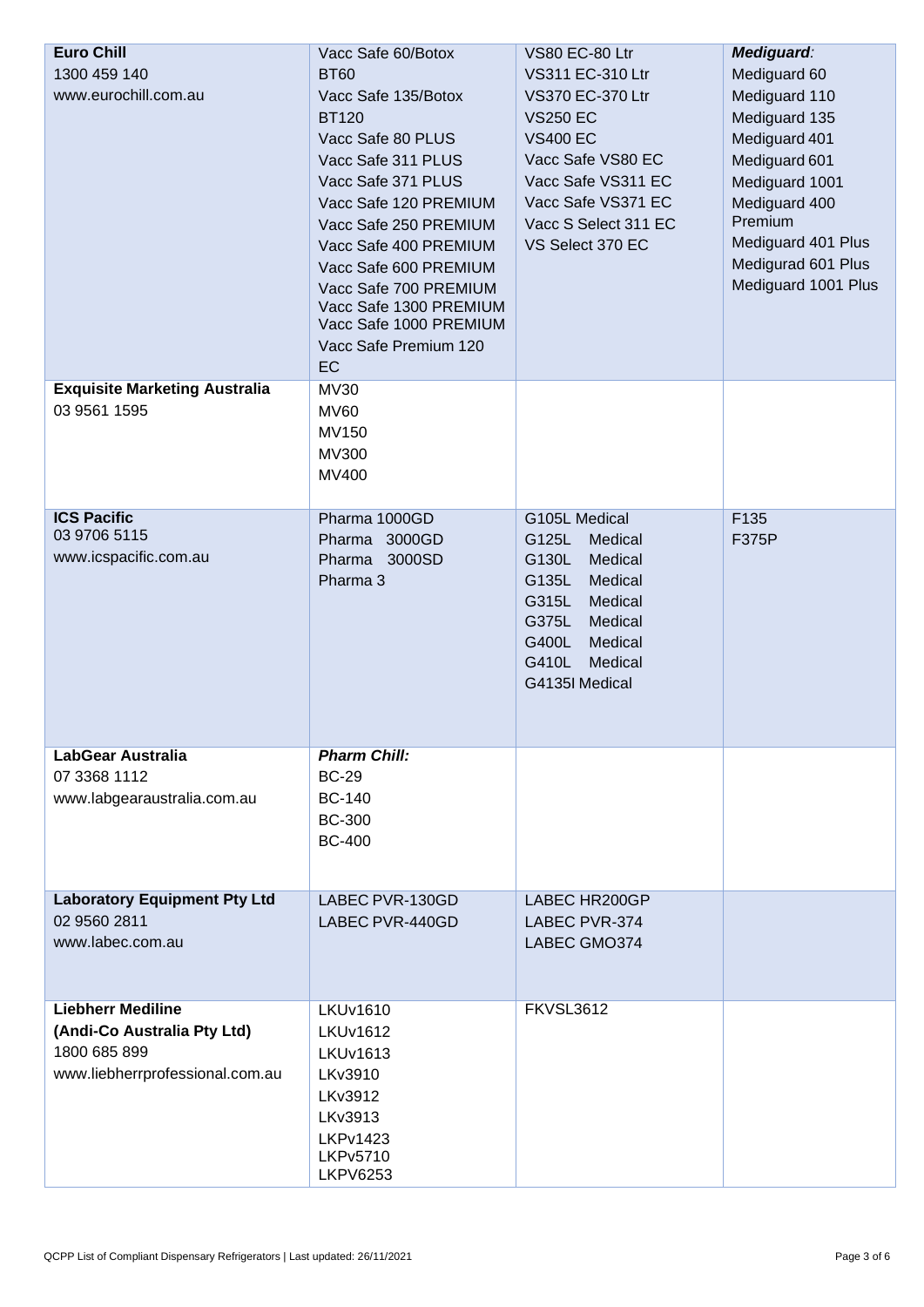| <b>MediLine Equipment</b><br>0400 185 682 | 125ML<br>300ML     | Labcold:<br>EC110     |                     |
|-------------------------------------------|--------------------|-----------------------|---------------------|
|                                           | 400ML              | EC300                 |                     |
|                                           |                    | <b>EC400</b>          |                     |
|                                           |                    |                       |                     |
| <b>Nuline Refrigeration</b>               | <b>HR200</b>       | BEV32P                | <b>GN1420TNP</b>    |
| 03 9562 3355                              | <b>HR400</b>       | BEV40P                | <b>MF1210TNG</b>    |
| info@nulinerefrigeration.com.au           | <b>HR600</b>       | BEV60P                | MFT1410TNG          |
|                                           | <b>HR400P</b>      | Mondial Elite BEVPV40 | <b>ML400 NLMB/2</b> |
|                                           | <b>HR700P</b>      | Elite 310             | NLMB/2 P NLM700-    |
|                                           | <b>HR400G</b>      |                       | 1P                  |
|                                           | <b>HR400GP</b>     |                       | NLM1000/2 P         |
|                                           |                    |                       | NM1000/2            |
|                                           |                    |                       | NMM500/1            |
|                                           |                    |                       | NMM1000/2           |
|                                           |                    |                       | TTG-14P             |
|                                           |                    |                       | TTGPR14L            |
|                                           |                    |                       | NLAB215520          |
| <b>Orford Refrigeration Pty Ltd</b>       | V V D P07A (small) | <b>FM20S2-R-A</b>     |                     |
| 07 4639 9000                              | V V D P09A (med)   | <b>FM36S2-R-A</b>     |                     |
| www.orford.com.au                         | V V D P14A (large) | <b>FM45S2-R-A</b>     |                     |
|                                           |                    |                       |                     |
| <b>Quantum Scientific</b>                 | Sanyo Medi-Cool:   | Sanyo Labcool:        |                     |
|                                           | MPR-161D(H)        | <b>MPR-721</b>        |                     |
|                                           | MPR-311D(H)        |                       |                     |
|                                           | MPR-514D(H)        |                       |                     |
|                                           |                    |                       |                     |
| <b>Rapini Pty Ltd</b>                     | R155-G             | <b>WMM100/2P</b>      |                     |
| 03 9555 0848                              | R300-G             |                       |                     |
| www.rapini.com.au                         |                    |                       |                     |
|                                           |                    |                       |                     |
|                                           |                    |                       |                     |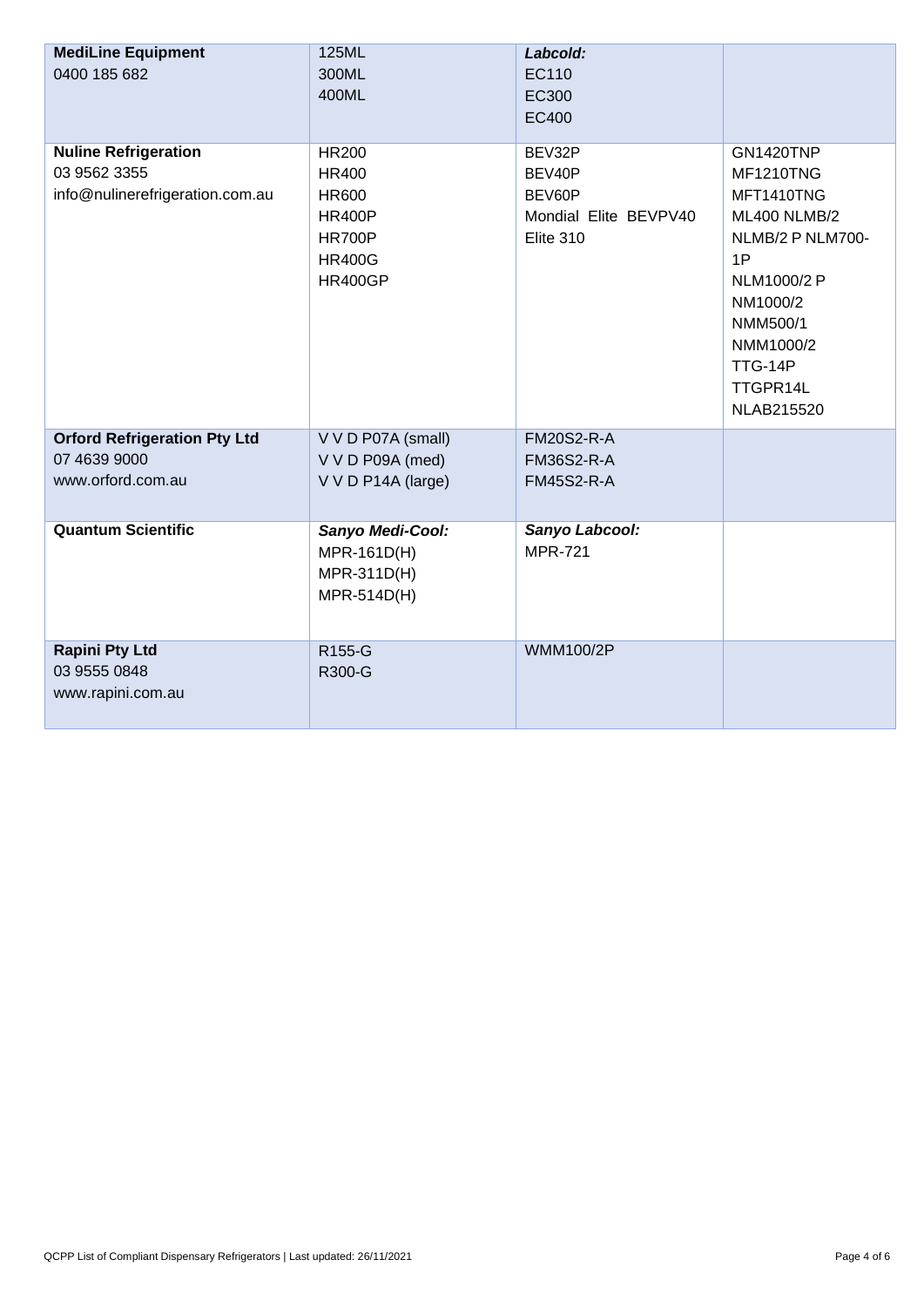| <b>Rollex Vaccine Refrigerators</b> | LEC:             | Pol Eko - MATOS1*:          | RK - Koldpia:             |
|-------------------------------------|------------------|-----------------------------|---------------------------|
| Rollex Group (Australia) Pty Ltd    | 350              | MATOS-eco 68 R/G            | <b>RK600G</b>             |
| 1300 880 441                        | 503              | MATOS-eco 150 R             | <b>RK600S</b>             |
| www.rollexmedical.com.au            | <b>KS290</b>     | MATOS-eco 150 R/G           | <b>RK1100G</b>            |
|                                     | PE102            | MATOS-eco 200 R             | <b>RK1100S</b>            |
|                                     | PE109            | MATOS-eco 200 R/G           | SGRR-23FD SGRR-           |
|                                     | PE202            | MATOS-eco 250 R             | 23GD                      |
|                                     | PE207            | MATOS-eco 300 R             | SGRR-23SD                 |
|                                     | PE350            | MATOS-eco 300 R/G           | SGRR-49FD                 |
|                                     | PE357            | MATOS-eco 493 R             | SGRR-49GD                 |
|                                     | PE501            | MATOS-eco 493 R/G           | SGRR-49SD                 |
|                                     | PE502            | MATOS-eco 625 R             |                           |
|                                     | <b>PE507</b>     | MATOS-eco 625 R/G           |                           |
|                                     | <b>PE900 PE</b>  | MATOS-eco 1460 R/G          | Angelantoni:              |
|                                     | 901              | MATOS-eco PLUS 250          | <b>FRL 360</b>            |
|                                     | PE902            | glass/solid door            | FRL 360 Glass             |
|                                     | PE907            | MATOS-eco PLUS Cloud        | <b>FRL 500</b>            |
|                                     | PE1202           | 400 glass/solid door        | FRL 500 Glass             |
|                                     | PE1602           | $CHL$ 1+ A                  | 700 TN                    |
|                                     | PE1607           | $CHL2+$                     | 700 TN-GL                 |
|                                     | PG102            | $CHL 2+A$                   | 1500 TN                   |
|                                     | PG202            | <b>CHL 3+ A</b>             | 1500 TN-GL                |
|                                     | <b>PG207</b>     | <b>CHL 4+</b>               |                           |
|                                     | PG357            | $CHL5+$                     | <b>Twinbird Portable:</b> |
|                                     | PG 501           | <b>CHL 5+ A</b>             | SC-BV25                   |
|                                     | PG502            | <b>CHL 500</b>              |                           |
|                                     | PG507            | <b>CHL 500 A</b>            |                           |
|                                     | PG901            | <b>CHL 700</b>              |                           |
|                                     | PG902            | <b>CHL 700 A</b>            |                           |
|                                     | PG907            | <b>CHL 1200</b>             |                           |
|                                     | PG1202           | CHL 1450 TROPIC             |                           |
|                                     | PG1602           | Matos Plus Cloud/Eco        |                           |
|                                     | PG1607           | 1365R/DT                    |                           |
|                                     | <b>PGR151</b>    | Matos Plus Cloud/Eco        |                           |
|                                     | <b>PGR273</b>    | 1365R/GDT                   |                           |
|                                     | <b>PGR334</b>    |                             |                           |
|                                     | <b>PGR353</b>    | Aria - MATOS                |                           |
|                                     | <b>PSR151</b>    | <b>MATOS Aria-Eco Cloud</b> |                           |
|                                     | <b>PSR273</b>    | 150 glass/solid door        |                           |
|                                     | <b>PSR353</b>    | MATOS Aria-Eco 220          |                           |
|                                     | <b>PSR334</b>    | glass door/solid door       |                           |
|                                     | PT555            | MATOS Aria-Eco 300          |                           |
|                                     |                  | glass door/solid door       |                           |
|                                     |                  | MATSO Aria-Eco 300          |                           |
|                                     |                  | Cloud solid door            |                           |
|                                     |                  | MATOS Aria-Eco 374          |                           |
|                                     |                  | glass door/solid door       |                           |
|                                     |                  | MATOS Aria Eco 374          |                           |
|                                     |                  | Cloud solid                 |                           |
| <b>Skope Industries</b>             | TME475XL-CK      | B130-PH (Discontinued)      | LM620/665/190             |
|                                     | <b>TME100-H</b>  | B170E-PH (Discontinued)     | <b>SK650-2-CK</b>         |
|                                     | <b>TME650-H</b>  | B310E-PH (Discontinued)     | SK1300-2-C                |
|                                     | <b>TME1500-C</b> | <b>RCTME1000</b>            | <b>SK1500XLP-C</b>        |

1 *\*MATOS-cloud models are a variation of MATOS-eco, which include online monitoring capability and are also compliant.*